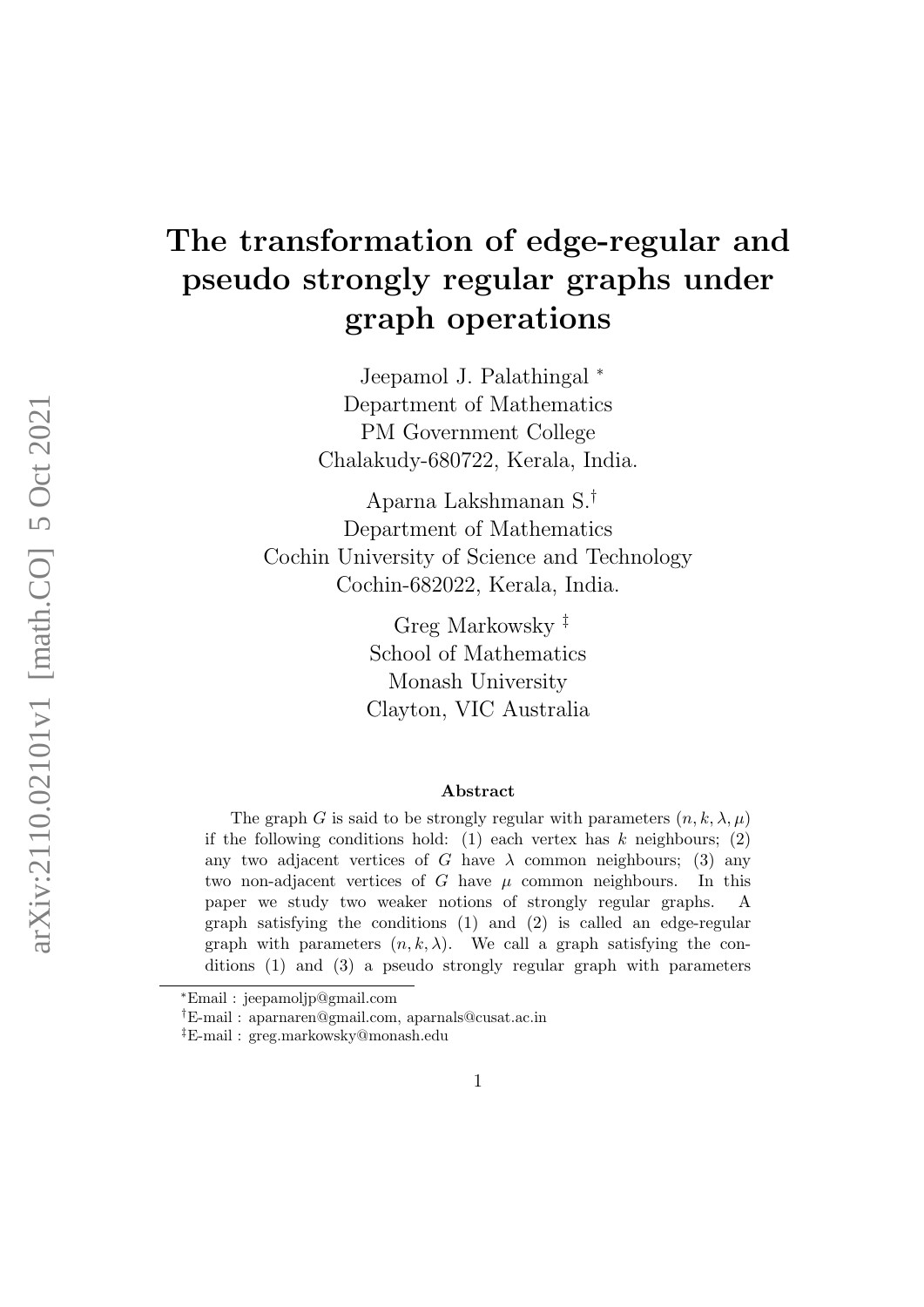$(n, k, \mu)$ . In this paper we study the impact of various graph operations on edge regular graphs and pseudo strongly regular graphs.

Keywords: Strongly regular graph, edge-regular graph, pseudo strongly regular graph, graph operations.

### 1 Introduction

The graph G is said to be *strongly regular* [\[2\]](#page-10-0) with parameters  $(n, k, \lambda, \mu)$  if the following conditions hold:

- $(1)$  each vertex has k neighbours;
- (2) any two adjacent vertices of G have  $\lambda$  common neighbours;

(3) any two non-adjacent vertices of G have  $\mu$  common neighbours.

In literature there are several classes of graphs containing the strongly regular graphs, but which are defined by a weakening of these conditions. A graph satisfying the conditions (1) and (2) is called an *edge-regular graph* [\[18\]](#page-11-0) with parameters  $(n, k, \lambda)$ . This is a relatively weak condition, and there are numerous examples. Recent research has focussed on the clique structure of such graphs ([\[11,](#page-11-1) [21\]](#page-11-2)). A graph such that the number of common neighbours of any pair of vertices can be one of just two values is called a Deza graph with parameters  $(n, \lambda, \mu)$ ; this family has attracted considerable recent interest ([\[7,](#page-10-1) [8,](#page-11-3) [10\]](#page-11-4)). A graph satisfying the conditions (1) and (3) has been mentioned in [\[18\]](#page-11-0), but to our knowledge has not been given any specific name. Since it is a weaker version of strongly regular graph, we will refer to it as a pseudo strongly regular graph. It is evident that strongly regular graphs are edge-regular, Deza, and pseudo strongly regular, but the converse does not hold. In fact, the class of strongly regular graphs is far more restricted than that of others, with a rich structure that has attracted numerous researchers. For excellent overviews on this topic, see [\[4,](#page-10-2) [5,](#page-10-3) [9\]](#page-11-5).

In this paper we study how applying graph operations transforms edgeregular, pseudo strongly regular, and strongly regular graphs. For that we consider the following graph operations: the complement of a graph, the cartesian product, the direct product, the composition, the strong product, the join, the line graph, the subdivision graph, and the semi-total point graph. The next section gives a few examples of edge-regular and pseudo strongly regular graphs, and then each of the subsequent sections will be devoted to one of the operations, and will contain the required definitions.

All graph theoretic notations and terminology we use are standard and can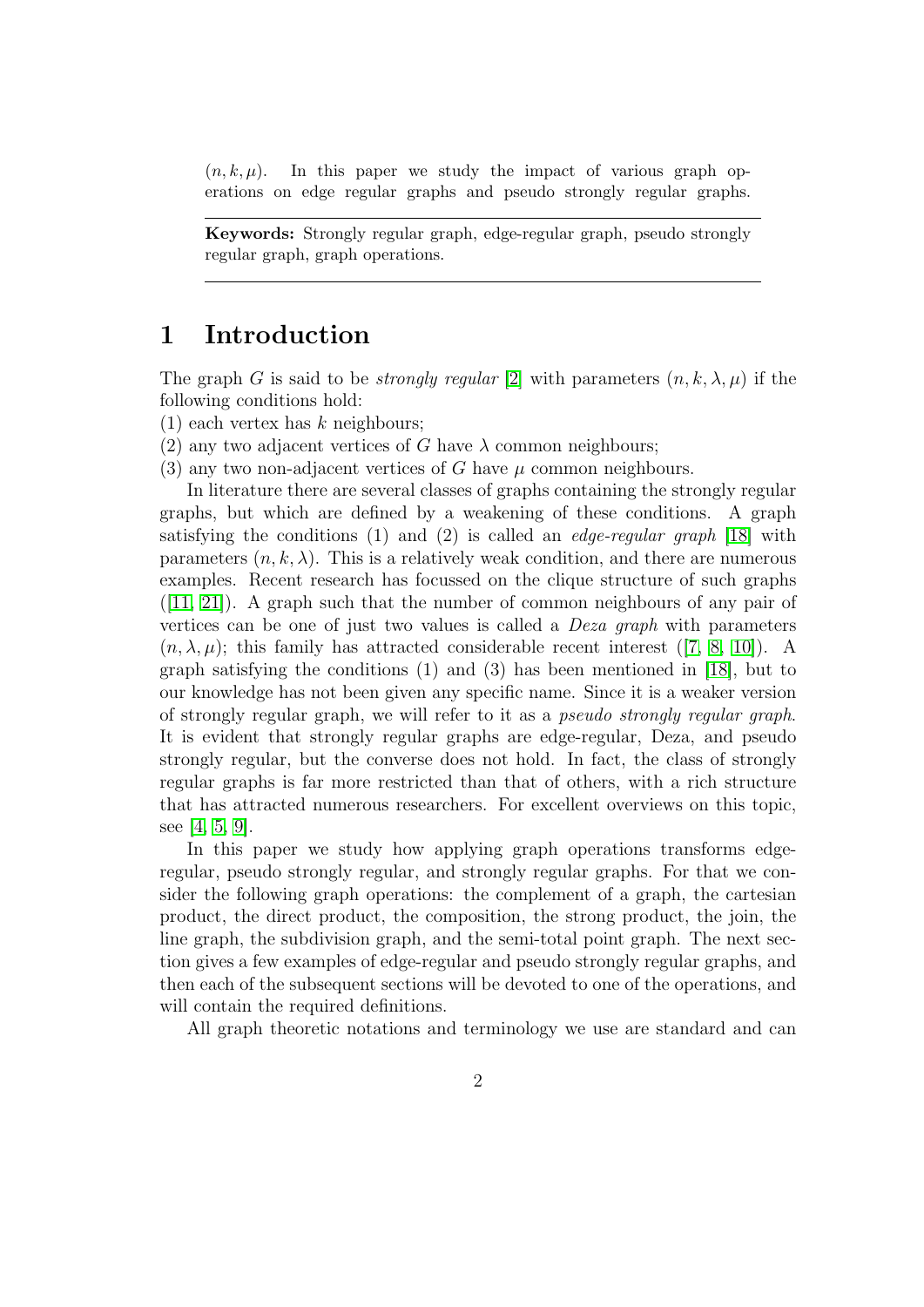be found, for instance, in [\[1\]](#page-10-4). Before beginning our investigation, we isolate some notation for the readers convenience. We will write  $u \sim v$  for u adjacent to v,  $u \approx v$  for u non-adjacent to v [\[6\]](#page-10-5), and we denote the number of common neighbors of u and v by  $|com{u, v}|$ .

## 2 Examples of edge-regular and pseudo strongly regular graphs

There are many examples of edge-regular graphs present in the literature ([\[3\]](#page-10-6) contains a plethora). We also have the following direct observations.

- 1. All  $K_3$ -free regular graphs are edge-regular.
- 2. The graph  $C_4 \vee 2K_1$  (see Section [8\)](#page-7-0) is edge-regular with parameters  $(6, 4, 2)$ . This is the well-known octahedral graph.
- 3. The semi-total point graph  $R(G)$  of a graph G is obtained from G by adding a new vertex corresponding to every edge of  $G$ , then joining each new vertex to the end vertices of the corresponding edge [\[19\]](#page-11-6). Take two copies of  $R(C_n)$ . Let  $v_1, v_2, ..., v_n$  be the vertices of degree 2 in the first copy of  $R(C_n)$  and  $v'_1, v'_2, ..., v'_n$  be the vertices of degree 2 in the second copy of  $R(C_n)$ . Merge  $v_i$  with  $v'_i$ . The new graph is edge-regular with parameters  $(3n, 4, 1)$ .



The class of pseudo strongly regular graphs is not as well documented as that of the edge-regular graphs, but in light of Theorem [3.1](#page-3-0) below the easiest way to construct them is as complements of edge-regular graphs. This does not always lead to interesting examples, for instance the complement of the octahedral graph is the disjoint union of three copies of  $K_2$ . However, the complement of the graph made from two copies of  $R(C_n)$  described above is a more interesting example. It is pseudo strongly regular with parameters  $(3n, 3n - 5, 3n - 7)$ .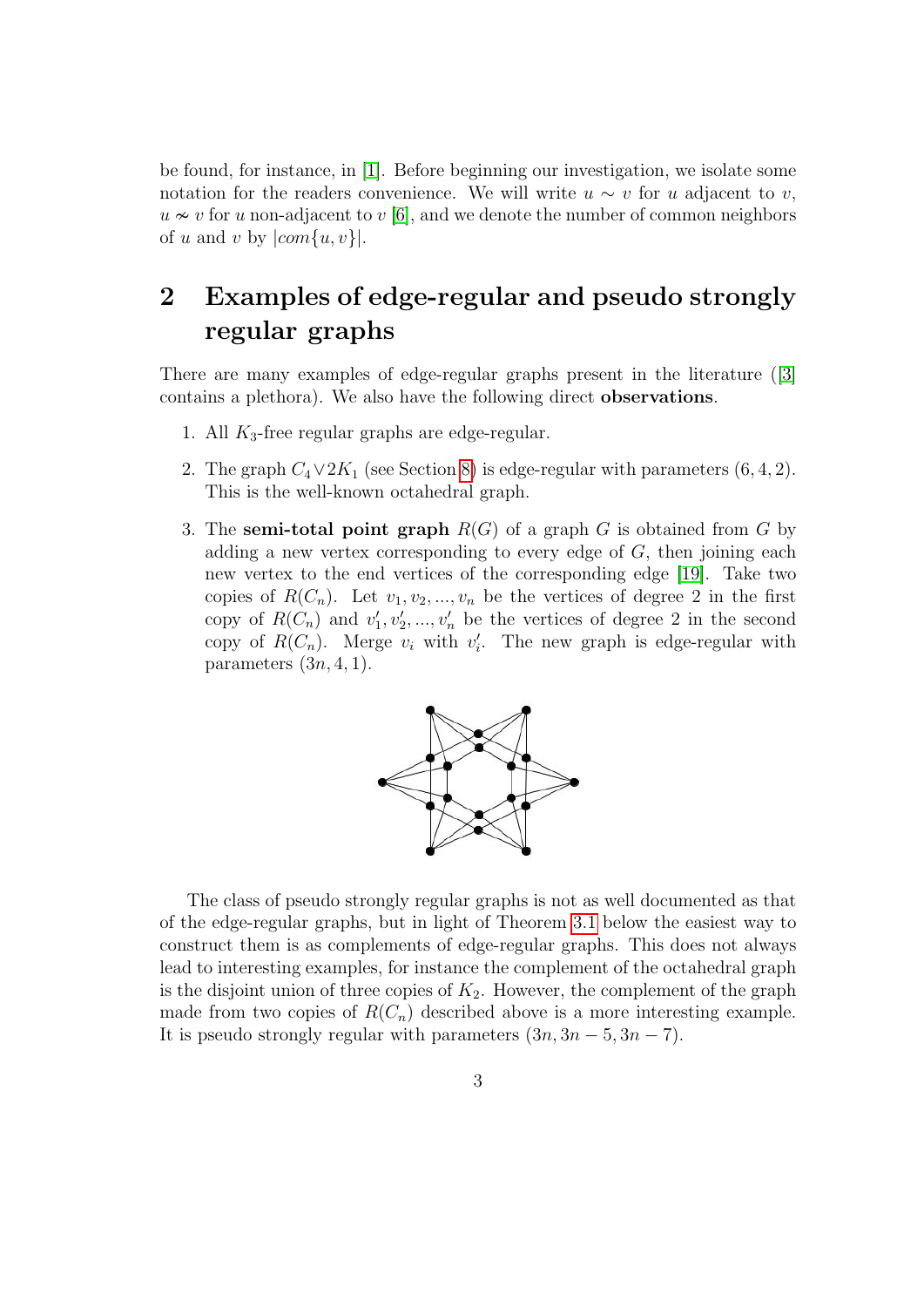#### 3 Complement

If G is a graph, then the *complement* of  $G$ , denoted  $G<sup>c</sup>$ , has the same vertex set as G with adjacency in G<sup>c</sup> defined by  $x \sim y$  in G<sup>c</sup> precisely when  $x \nsim y$  in G. The following theorem may be considered known, due to its importance in connection with strongly regular graphs (see the corollary below), but is nevertheless included for completeness.

<span id="page-3-0"></span>**Theorem 3.1.** G is an edge-regular graph with parameters  $(n, k, \lambda)$  if and only if  $G^c$  is a pseudo strongly regular graph with parameters  $(n, n-k-1, n-2k+\lambda)$ .

*Proof.* Consider an edge regular graph G with parameters  $(n, k, \lambda)$ . Clearly,  $G<sup>c</sup>$ is  $(n-1-k)$ -regular. Now consider two vertices u and v which are not adjacent in  $G<sup>c</sup>$ . Then u and v are adjacent in G. Then the number of common neighbours of u and v in  $G^c$  is  $n-2-(2k-2-\lambda)$ . Hence  $G^c$  is pseudo strongly regular with parameters  $(n, n - k - 1, n - 2k + \lambda)$ .

For the converse, assume  $G<sup>c</sup>$  is pseudo strongly regular with parameters  $(n, n$  $k-1, \lambda$ ). Clearly G is k-regular. Now consider two adjacent vertices u and v in G. The number of common neighbours of u and v in G is  $n-2-(2(n-k-1) (n-2k+\lambda)$ ). Hence G<sup>c</sup> is an edge-regular graph with parameters  $(n, k, \lambda)$ .  $\Box$ 

Corollary 3.2. If G is a strongly regular graph with parameters  $(n, k, \lambda, \mu)$  then  $G^c$  is strongly regular with parameters  $(n, n - k - 1, n - 2 - 2k + \mu, n - 2k + \lambda)$ .

#### 4 Cartesian product

The **Cartesian product** [\[14,](#page-11-7) [20\]](#page-11-8) of G and H, written  $G\Box H$ , is the graph with vertex set  $V(G_1) \times V(G_2)$  and with adjacency defined by having  $(u, v)$  adjacent to  $(u', v')$  precisely when

 $(1)u = u'$  and  $vv' \in E(H)$ , or

(2)  $v = v'$  and  $uu' \in E(G)$ .

The question of whether the Cartesian product of two edge-regular graphs is itself edge-regular has a rather pleasing answer, as follows.

**Theorem 4.1.** Let  $G_1 = (n_1, k_1, \lambda_1)$  and  $G_2 = (n_2, k_2, \lambda_2)$  be two edge-regular graphs.  $G_1 \square G_2$  is an edge-regular graph with parameters  $(n_1n_2, k_1 + k_2, \lambda)$  if and only if  $\lambda_1 = \lambda_2 = \lambda$ .

*Proof.* By the definition of cross product  $G_1 \square G_2$  is  $(k_1 + k_2)$ -regular. Now consider two adjacent vertices in  $G_1 \square G_2$ . Then either the vertices are of the form  $(u_i, v_l), (u_i, v_m)$  where  $v_l$  and  $v_m$  are adjacent in  $G_2$  or the vertices are of the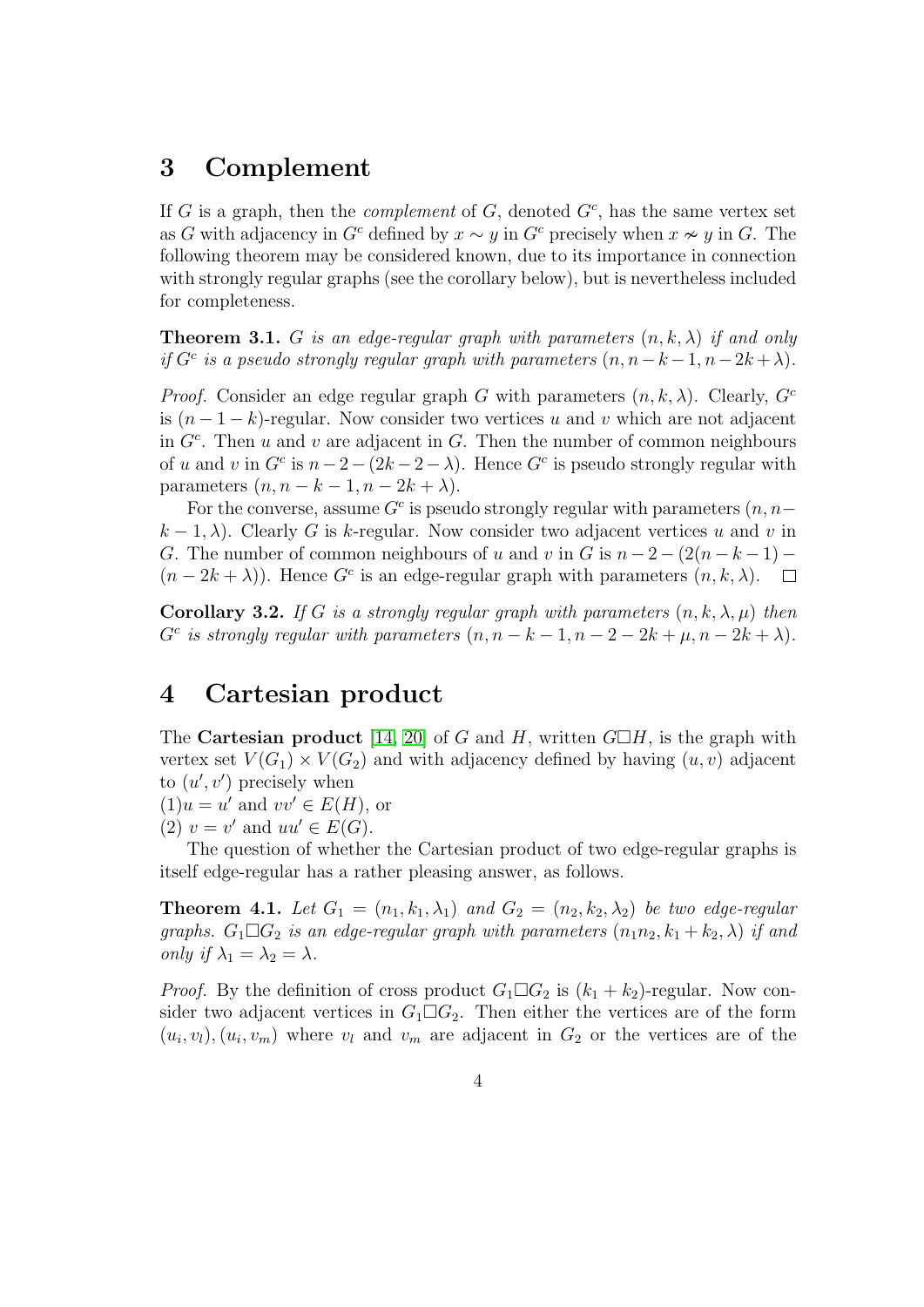form  $(u_i, v_l), (u_j, v_l)$  where  $u_i$  and  $u_j$  are adjacent in  $G_1$ . For the first case the number of common vertices of  $(u_i, v_i)$  and  $(u_i, v_m)$  is  $\lambda_2$  while for the second case the number of common vertices of  $(u_i, v_l)$  and  $(u_j, v_l)$  is  $\lambda_1$ . Hence  $G_1 \Box G_2$  is edge-regular if and only if  $\lambda_1 = \lambda_2$ .  $\Box$ 

We can also ask when this Cartesian product is pseudo strongly regular, but the answer is not as interesting. We omit the straightforward proof.

**Theorem 4.2.** If  $G_1 = (n_1, k_1, \mu_1)$  and  $G_2 = (n_2, k_2, \mu_2)$  are two edge-regular graphs, then  $G_1 \square G_2$  is pseudo strongly regular if and only if one of the graphs is complete and the other is totally disconnected.

#### 5 Direct product

The direct (or tensor or Kronecker) product [\[12\]](#page-11-9) of  $G_1$  and  $G_2$ , written  $G_1\times G_2$ , is the graph with vertex set  $V(G_1)\times V(G_2)$  and with adjacency specified by having  $(u_1, v_1)$  adjacent to  $(u_2, v_2)$  precisely when  $u_1$  is adjacent to  $v_1$  in  $G_1$ and  $u_2$  is adjacent to  $v_2$  in  $G_2$ . In contrast to the Cartesian product, the direct product of two edge-regular graphs is always edge-regular.

**Theorem 5.1.** Let  $G_1 = (n_1, k_1, \lambda_1)$  and  $G_2 = (n_2, k_2, \lambda_2)$  be two edge-regular graphs. Then  $G_1 \times G_2$  is an edge-regular graph with parameters  $(n_1n_2, k_1k_2, \lambda_1\lambda_2)$ .

*Proof.* The degree of an arbitrary vertex in  $G_1 \times G_2$  is  $k_1 k_2$ . If  $(u_i, v_l)$  and  $(u_j, v_m)$ are adjacent in  $G_1 \times G_2$  then  $u_i$  and  $u_j$  are adjacent in  $G_1$  and  $v_l$  and  $v_m$  are adjacent in  $G_2$ . The number of common vertices of  $(u_i, v_l)$  and  $(u_j, v_m)$  is  $\lambda_1 \lambda_2$ . Hence  $G_1 \times G_2$  is an edge-regular graph with parameters  $(n_1n_2, k_1k_2, \lambda_1\lambda_2)$ .  $\Box$ 

Following the definitions, it can be shown that  $G_1 \times G_2$  is pseudo strongly regular if and only if  $G_1$  and  $G_2$  are strongly regular and  $\lambda_2 = \mu_2 = k_2, \lambda_1 = \mu_1 =$  $k_1$ . However, no such graphs can exist, since we must always have  $\lambda \leq k-1$  for a strongly regular graph.

#### 6 Composition

The composition (or wreath or lexicographic product) of  $G_1$  and  $G_2$ , written  $G_1[G_2]$ , is the graph with vertex set  $V(G_1) \times V(G_2)$ , with adjacency specified by having  $(u_1, v_1)$  adjacent to  $(u_2, v_2)$  precisely when  $u_1$  is adjacent to  $v_1$  in  $G_1$  or  $u_1 = v_1$  and  $u_2$  is adjacent to  $v_2$  in  $G_2$ . The question of the edgeregularity of the composition product of two edge-regular graphs is handled by the following theorem.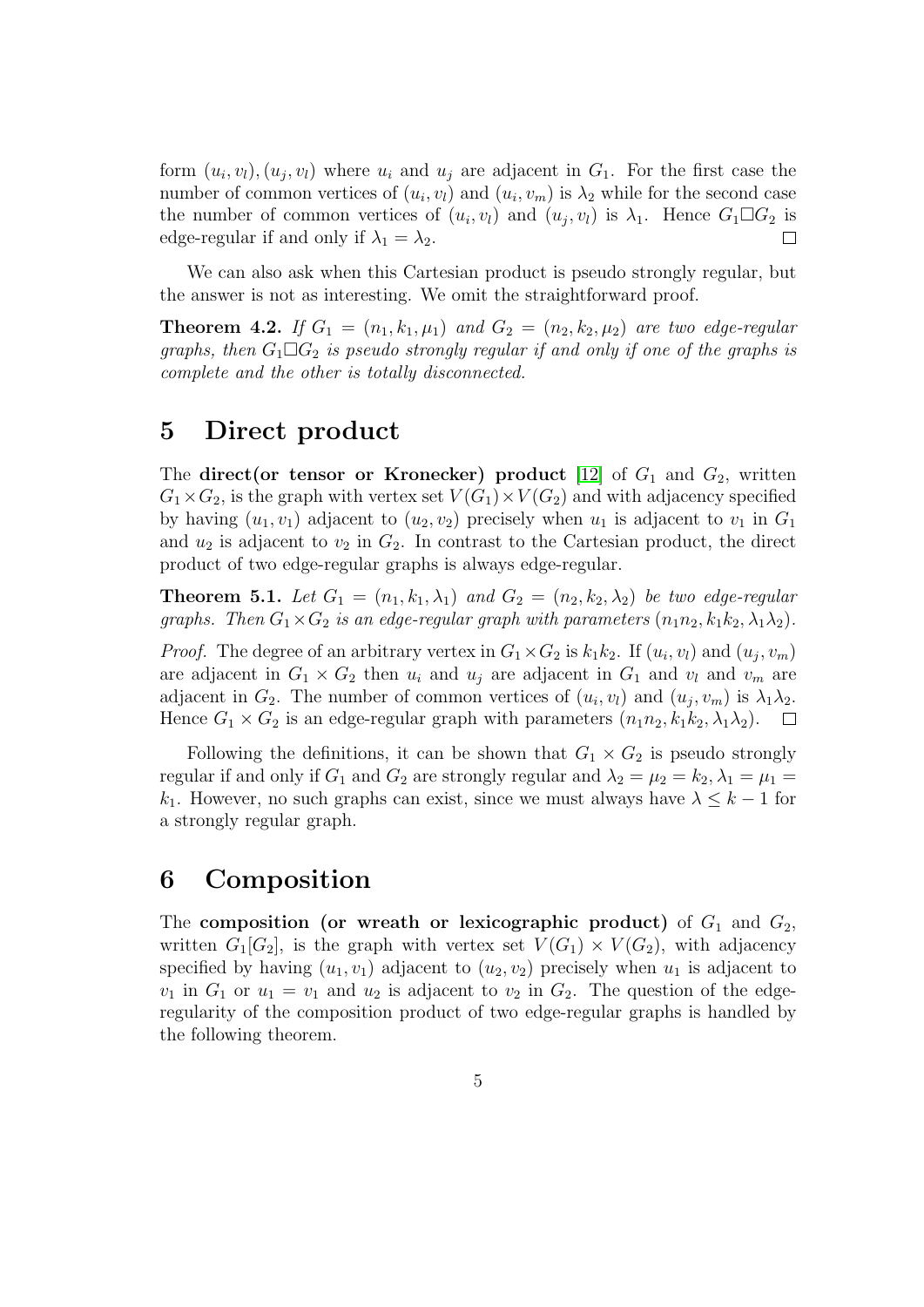**Theorem 6.1.** Let  $G_1 = (n_1, k_1, \lambda_1)$  and  $G_2 = (n_2, k_2, \lambda_2)$  be two edge-regular graphs.  $G_1[G_2]$  is edge-regular with parameters  $(n_1n_2, k_1n_2 + k_2, \lambda)$  if and only if  $\lambda_1 n_2 + 2\lambda_2 = k_1 n_2 + \lambda_2 = \lambda$ .

*Proof.* An arbitrary vertex  $(u_i, v_l)$  in  $G_1[G_2]$  is adjacent to  $k_1n_2 + k_2$  vertices. Hence  $G_1[G_2]$  is  $(k_1n_2+k_2)$ -regular. Now consider two adjacent vertices in  $G_1[G_2]$ . Then either the vertices are of the form  $(u_i, v_l), (u_j, v_m)$ , where  $u_i$  and  $u_j$  are adjacent in  $G_1$ , or the vertices are of the form  $(u_i, v_l)$ ,  $(u_i, v_m)$  where  $v_l$  and  $v_m$ are adjacent in  $G_2$ . For the first case a vertex  $(x, y)$  is adjacent to both  $(u_i, v_i)$ and  $(u_j, v_m)$  if and only if one of the following conditions are satisfied.

- 1.  $x \sim \{u_i, u_j\}.$
- 2.  $x = u_i, y \sim v_l$ .
- 3.  $x = u_j, y \sim v_m$ .

Combining these conditions we see that in this case the number of common vertices is  $\lambda_1 n_2 + 2\lambda_2$ . For the second case a vertex  $(x, y)$  is adjacent to both  $(u_i, v_i)$ and  $(u_i, v_m)$  if and only if either one of the following conditions are satisfied.

1. 
$$
x \sim u_i
$$
.

2.  $x = u_i, y \sim \{v_l, v_m\}.$ 

In this case the number of common vertices is  $k_1n_2 + \lambda_2$ . Hence  $G_1 \square G_2$  is edgeregular if and only if  $\lambda_1 n_2 + 2\lambda_2 = k_1 n_2 + \lambda_2$ .  $\Box$ 

**Theorem 6.2.** Let  $G_1 = (n_1, k_1, \mu_1)$  and  $G_2 = (n_2, k_2, \mu_2)$  be two pseudo strongly regular graphs then  $G_1[G_2]$  is pseudo strongly regular if and only if  $\mu_1 = k_1$  and  $\mu_2 = 0$  (in this case,  $G_2$  is a disjoint union of complete graphs).

*Proof.* Consider two non-adjacent vertices x and y in  $G_1 \times G_2$ . Since x and y are non adjacent the following cases are possible.

- 1.  $x = (u_1, v_1), y = (u_2, v_2), u_1 \approx u_2.$
- 2.  $x = (u_1, v_1), y = (u_2, v_2), u_1 = u_2, v_1 \nsim v_2.$

For the first case a vertex  $(p, q)$  is adjacent to  $(u_1, v_1)$  and  $(u_2, v_2)$  if and only if  $p \sim \{u_1, u_2\}$ . Then  $|com\{x, y\}| = \mu_1 n_2$ . Now for the second case  $(p, q)$  is adjacent to  $(u_1, v_1)$  and  $(u_1, v_2)$  if and only if either  $p \sim u_1$  or  $p = u_1$  and  $q \sim \{v_1, v_2\}.$ In this case,  $|com\{x,y\}| = k_1n_2 + \mu_2$ . Hence  $G_1[G_2]$  is pseudo strongly regular if and only if  $\mu_1 n_2 = k_1 n_2 + \mu_2$ . Since there exists no graphs with  $\mu_1 > k_1$ ,  $G_1[G_2]$ is pseudo strongly regular if and only if  $\mu_1 = k_1$  and  $\mu_2 = 0$ .  $\Box$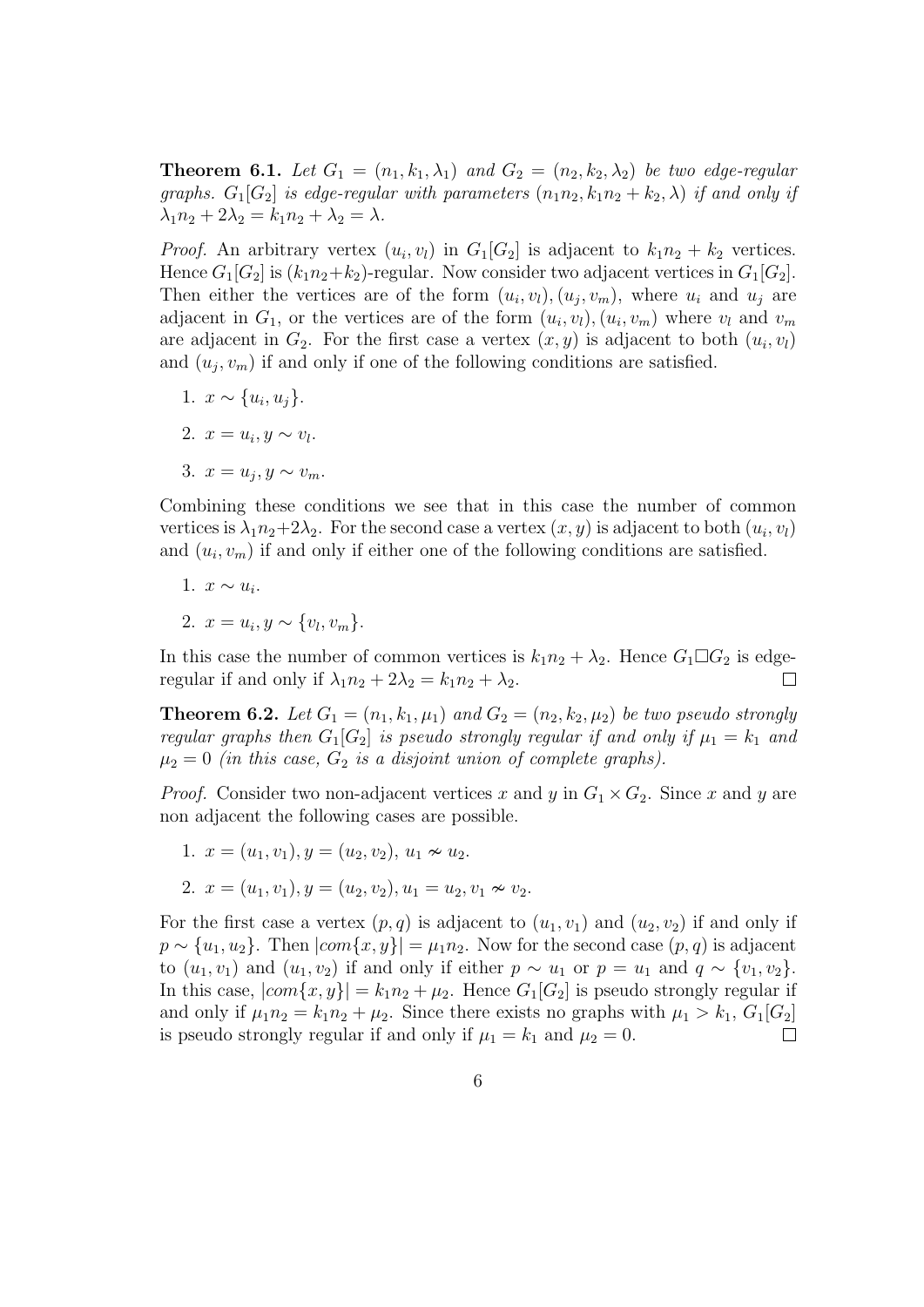#### 7 Strong product

The **Strong (or normal) product** [\[12\]](#page-11-9), denoted by  $G1 \boxtimes G2$  is the union of cartesian and direct prodcts, ie;  $(G_1 \square G_2) \cup (G_1 \times G_2)$ . The edge-regularity of the composition product of two edge-regular graphs is determined by the following theorem.

**Theorem 7.1.** Let  $G_1 = (n_1, k_1, \lambda_1)$  and  $G_2 = (n_2, k_2, \lambda_2)$  be two edge-regular graphs. Then  $G_1 \boxtimes G_2$  is an edge regular graph with parameters  $(n_1n_2, k_1 + k_2 + \cdots)$  $k_1k_2$ ,  $\lambda$ ) if and only if  $\lambda_2 + k_1\lambda_2 + 2k_1 = \lambda_1 + k_2\lambda_1 + 2k_2 = \lambda_1\lambda_2 + 2\lambda_2 + 2\lambda_1 + 2 = \lambda$ .

*Proof.* From the definition it is clear that  $G_1 \boxtimes G_2$  is  $(k_1 + k_2 + k_1k_2)$ -regular. When we consider two adjacent vertices in  $G_1 \boxtimes G_2$  the following three cases are possible.

- (*i*) The vertices are of the form  $(u_i, v_l), (u_i, v_m)$ , where  $v_l$  and  $v_m$  are adjacent in  $G_2$
- (*ii*) The vertices are of the form  $(u_i, v_l), (u_j, v_l)$ , where  $u_i$  and  $u_j$  are adjacent in  $G_1$
- (*iii*) The vertices are of the form  $(u_i, v_l)$ ,  $(u_j, v_m)$ , where  $u_i$  and  $u_j$  are adjacent in  $G_1$  and  $v_l$  and  $v_m$  are adjacent in  $G_2$ .

For the Case  $(i)$ , a vertex  $(x, y)$  is adjacent to both  $(u_i, v_i)$  and  $(u_i, v_m)$  if and only if either one of the following conditions are satisfied.

- 1.  $x = u_i, y \sim \{v_l, v_m\}.$
- 2.  $x \sim u_i, y \sim \{v_l, v_m\}$
- 3.  $x \sim u_i, y = v_l.$
- 4.  $x \sim u_i, y = v_m.$

In this case the number of common vertices is  $\lambda_2 + k_1 \lambda_2 + 2k_1$ . In the same way, for Case (ii), we can prove that the number of common vertices is  $\lambda_1 + k_2 \lambda_1 + 2k_2$ . Now, for the Case (*iii*), a vertex  $(x, y)$  is adjacent to both  $(u_i, v_i)$  and  $(u_j, v_m)$  if and only if either one of the following conditions are satisfied.

1.  $x \sim \{u_i, u_j\}, y \sim \{v_l, v_m\}.$ 

$$
2. \t x = u_i, y \sim \{v_l, v_m\}.
$$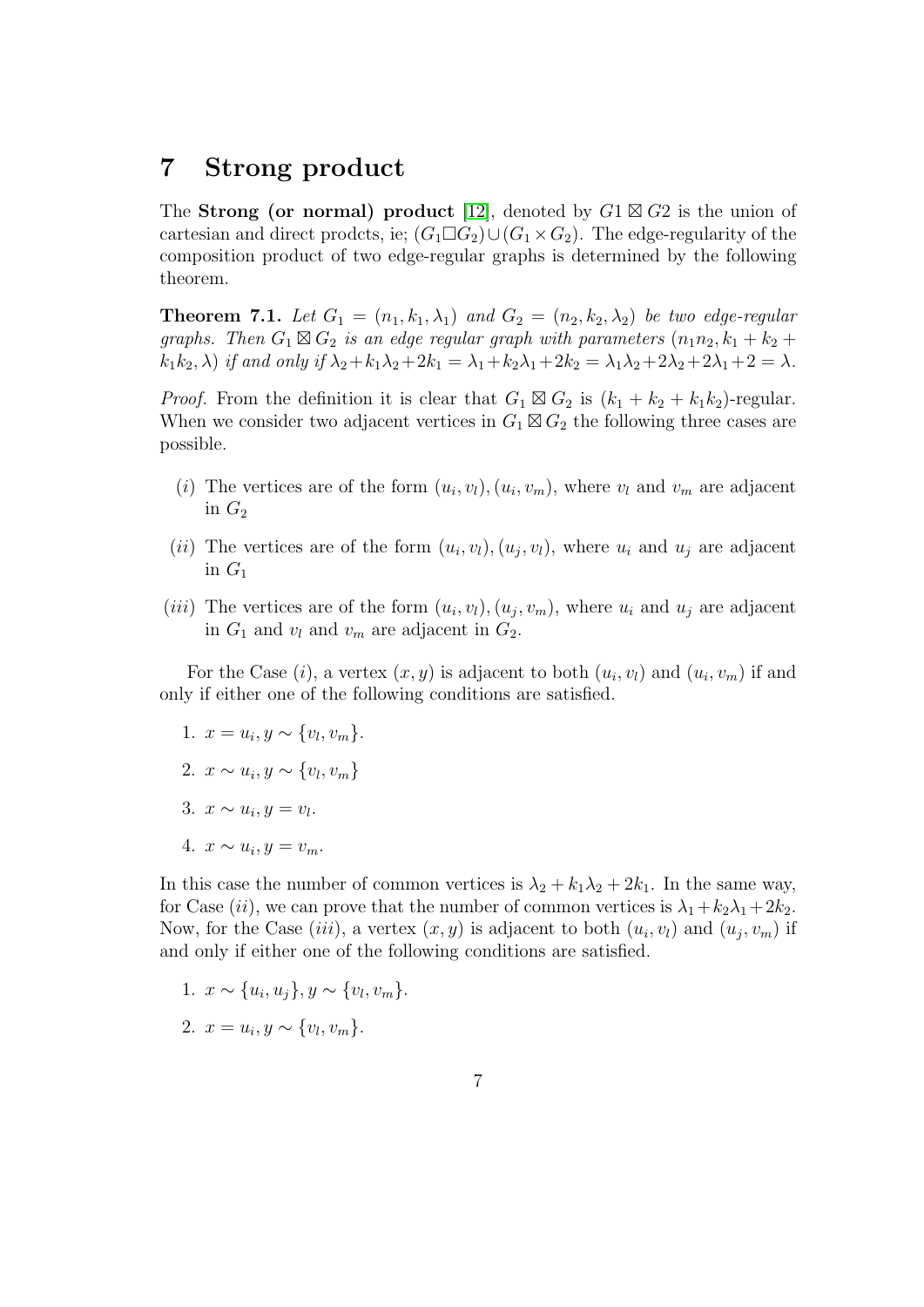3.  $x = u_j, y \sim \{v_l, v_m\}.$ 4.  $x \sim \{u_i, u_j\}, y = v_l.$ 5.  $x \sim \{u_i, u_j\}, y = v_m.$ 6.  $(x, y) = (u_i, v_m)$  or  $(x, y) = (u_j, v_l)$ 

In this case the number of common vertices is  $\lambda_1\lambda_2 + 2\lambda_2 + 2\lambda_1 + 2$ . Hence  $G_1 \boxtimes G_2$  is edge-regular if and only if  $\lambda_2 + k_1\lambda_2 + 2k_1 = \lambda_1 + k_2\lambda_1 + 2k_2 =$  $\lambda_1\lambda_2 + 2\lambda_2 + 2\lambda_1 + 2.$  $\Box$ 

It is straightforward to verify that  $G_1 \boxtimes G_2$  is pseudo strongly regular if and only if  $G_1$  and  $G_2$  are strongly regular and  $\mu_2 = 1 + k_2, \mu_1 = k_1$ . But since we must always have  $\mu_2 \leq k_2$ , such graphs do not exist.

#### <span id="page-7-0"></span>8 Join

Let  $G_1$  and  $G_2$  be vertex-disjoint graphs. Then the **join**,  $G_1 \vee G_2$ , of  $G_1$  and  $G_2$  is the supergraph of the vertex disjoint union of  $G_1$  and  $G_2$  in which each vertex of  $G_1$  is adjacent to every vertex of  $G_2$  [\[1\]](#page-10-4). The following theorem addresses whether the join of two edge-regular graphs is again edge-regular.

<span id="page-7-1"></span>**Theorem 8.1.** Let  $G_1 = (n_1, k_1, \lambda_1)$  and  $G_2 = (n_2, k_2, \lambda_2)$  be two edge-regular graphs. Then  $G_1 \vee G_2$  is an edge regular graphs with parameters  $(n_1 + n_2, k, \lambda)$  if and only if  $k_1 + n_2 = k_2 + n_1 = k$  and  $\lambda_1 + n_2 = \lambda_2 + n_1 = k_1 + k_2 = \lambda$ .

*Proof.* By the definition  $G_1 \vee G_2$  is regular if and only if  $k_1+n_2 = k_2+n_1$ . Similarly to the previous theorem when we consider two adjacent vertices u and v of  $G_1 \vee G_2$ the following three cases arise. Either  $\{u, v\} \in V(G_1)$  or  $\{u, v\} \in V(G_2)$  or  $u \in V(G_1)$  (or  $V(G_2)$ ) and  $v \in V(G_2)$  (or  $V(G_1)$ ). For the first case the number of common vertices is  $\lambda_1 + n_2$ . For the second case the number of common vertices is  $\lambda_2 + n_1$ . For the third case the number of common vertices is  $k_1 + k_2$ . Hence  $G_1 \vee G_2$  is edge-regular if and only if  $\lambda_1 + n_2 = \lambda_2 + n_1 = k_1 + k_2$  and  $k_1 + n_2 = k_2 + n_1.$  $\Box$ 

Similarly, we can determine whether the join of two pseudo strongly regular graphs is again pseudo strongly regular.

**Theorem 8.2.** Let  $G_1 = (n_1, k_1, \mu_1)$  and  $G_2 = (n_2, k_2, \mu_2)$  be two pseudo strongly regular graphs. Then  $G_1 \vee G_2$  is pseudo strongly regular with parameters  $(n_1 +$  $n_2, k, \mu$  if and only if  $k_1 + n_2 = k_2 + n_1 = k$  and  $\mu_1 + n_2 = \mu_2 + n_1 = \mu$ .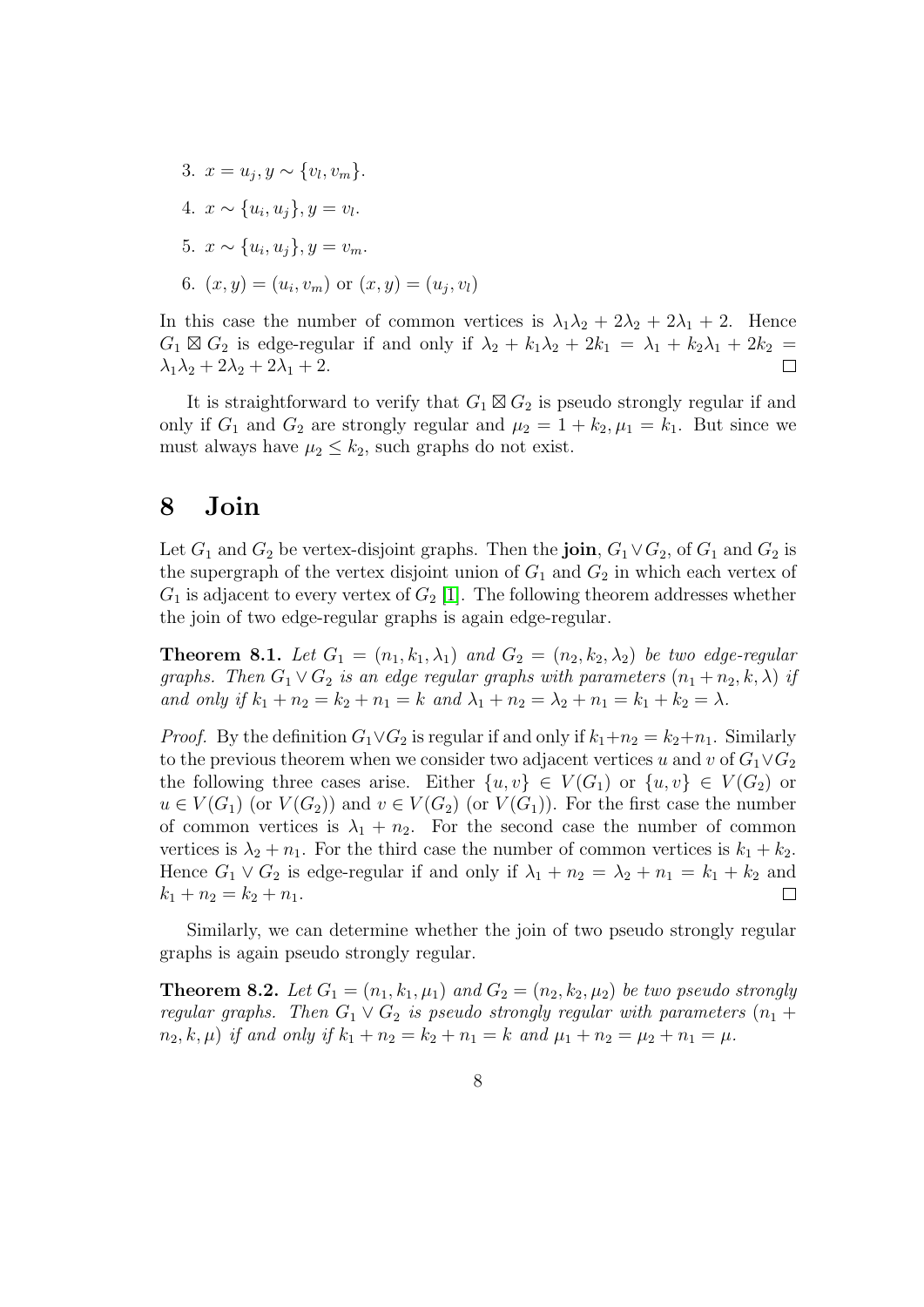*Proof.* As in Theorem [8.1,](#page-7-1)  $G_1 \vee G_2$  is regular if and only if  $k_1 + n_2 = k_2 + n_1$ . As in the previous theorem when we consider two non-adjacent vertices  $u$  and  $v$ belong to  $G_1 \vee G_2$ , either  $\{u, v\} \in V(G_1)$  or  $\{u, v\} \in V(G_2)$ . For the first case  $|com\{u, v\}| = \mu_1 + n_2$ . For the second case  $|com\{u, v\}| = \mu_2 + n_1$ . Hence  $G_1 \vee G_2$ is edge-regular if and only if  $\mu_1 + n_2 = \mu_2 + n_1$  and  $k_1 + n_2 = k_2 + n_1$ .

#### 9 Line graph

The line graph  $L(G)$  of a graph G has the edges of G as its vertices, and two vertices corresponging to distinct edges of G are adjacent in  $L(G)$  if the two edges are incident in  $G$  [\[16\]](#page-11-10). Line graphs are important in algebraic graph theory; for instance, [\[9\]](#page-11-5) devotes an entire chapter to them. The line graph of an edge-regular graph can only be edge-regular in the extreme cases  $\lambda = 0$  or  $\lambda = n - 2$ , as we now show.

**Theorem 9.1.** Let  $G = (n, k, \lambda)$  be an edge-regular graph. Then  $L(G)$  is edgeregular if and only if either G is  $K_3$ -free or G is a complete graph.

*Proof.* Since G is k-regular,  $L(G)$  is  $(2k-2)$ -regular. Now consider two adjacent vertices u and v in  $L(G)$ . Since they are adjacent in  $L(G)$  the corresponding edges  $e_1$  and  $e_2$  are incident in G. The number of common vertices of u and v is same as the number of edges which are incident on both  $e_1$  and  $e_2$  in G. If  $e_1$ and  $e_2$  induce a  $K_3$  in G then it is  $k-1$ , otherwise it is  $k-2$ . Hence  $L(G)$  is edge-regular if and only if either G is  $K_3$ -free or G is  $K_{1,2}$ -free.  $\Box$ 

Remarkably, the property of pseudo strong regularity behaves better than edge regularity with regards to line graphs. Before showing this, we need a preperatory lemma.

<span id="page-8-0"></span>Lemma 9.2. Suppose H is a pseudo strongly regular graph with parameters  $(m, k, \mu)$  and  $H \cong L(G)$ . Then  $\mu \leq 4$ .

*Proof.* Consider two non adjacent vertices u and v in H. Let  $e_1$  and  $e_2$  be the corresponding edges in G. Then  $|com{u, v}|$  is same as the number of edges incident on both  $e_1$  and  $e_2$  in G. Since  $e_1$  and  $e_2$  cannot have a common vertex in G, the number of such edges is at the most 4. Hence  $\mu \leq 4$ .  $\Box$ 

Note: The line graph of a pseudo strongly regular graph is pseudo strongly regular with  $\mu = 0$  if and only if  $L(G)$  is the union of triangles or isolated vertices (equivalently, G is union of triangles or edges). Note that, though  $L(K_{1,3})$  is  $K_3$ , which is pseudo strongly regular,  $K_{1,3}$  is not even regular. In general, there are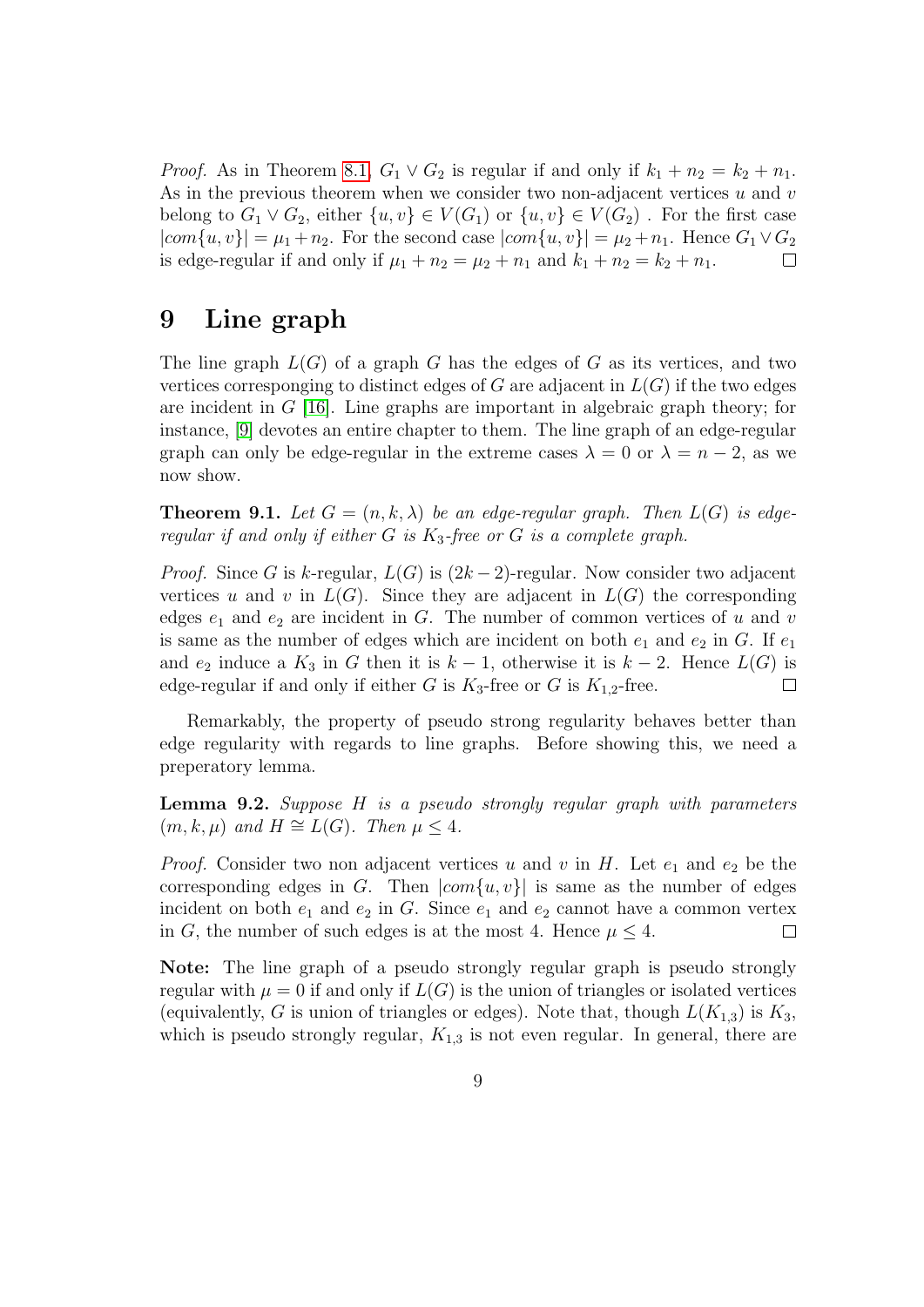graphs which are not pseudo strongly regular, but whose line graph is pseudo strongly regular. For example,  $G = K_{1,n}$  is not regular and hence not pseudo strongly regular, but  $L(K_{1,n})$  is strongly regular and hence also pseudo strongly regular.

Lemma 9.3. There does not exist any pseudo strongly regular graph G whose  $L(G)$  is pseudo strongly regular with parameter  $\mu = 3$ .

*Proof.* On the contrary, assume that G is a graph such that  $L(G)$  is pseudo strongly regular with parameter  $\mu = 3$ . By Lemma [9.2,](#page-8-0) the graph G is  $K_4$ -free and any two non-adjacent edges of G belong to a diamond. Let  $u_1, u_2, u_3$  and  $u_4$ induce a diamond in  $G$ , where  $u_1$  and  $u_4$  are the non-adjacent pair. Since G is regular, there exists at least one vertex adjacent to  $u_1$ , say  $u_5$ . Since the edges  $u_1u_5$  and  $u_3u_4$  are not adjacent, the vertices  $u_1, u_5, u_3$  and  $u_4$  induce a diamond. Since the graph is  $K_4$ -free, the only possibility is  $u_5$  is adjacent to both  $u_3$  and  $u_4$ . Now, consider the non-adjacent pair of edges  $u_1u_5$  and  $u_2u_4$ . By the same argument either  $u_2u_5$  or  $u_1u_4$  is an edge in G and in either case the graph contains a  $K_4$ , which is a contradiction. The lemma follows.  $\Box$ 

**Theorem 9.4.** Let  $G = (n, k, \mu)$  be a pseudo strongly regular graph. Then  $L(G)$ is pseudo strongly regular with parameter,

- 1.  $\mu = 4$  if and only if  $G \cong K_n$ , where  $n \geq 4$ ;
- 2.  $\mu = 2$  if and only if G is (diamond,  $K_4$ )-free and any two edges belong to a  $C_4$ ;
- 3.  $\mu = 1$  if and only if G is (diamond,  $K_4, C_4$ )-free and any two edges belong to a  $P_4$ .

*Proof.* By Lemma [9.2,](#page-8-0)  $L(G)$  is pseudo strongly regular with  $\mu = 4$  if and only if any two non-adjacent edges belong to a  $K_4$  and  $\mu = 2, 1$  if and only if any two non-adjacent edges of G belong to a  $C_4$ ,  $P_4$  respectively. The result follows.  $\Box$ 

#### 10 Subdivision graph

If uv is an edge of  $G$ , then uv may be *subdivided* by introducing a new vertex w and then replacing uv by the edges uw and wv. If every edge of  $G$  is subdivided then the resulting graph is the **subdivision graph**, denoted by  $S(G)$  [\[13\]](#page-11-11).

**Theorem 10.1.** Let  $G = (n, k, \lambda)$  be an edge-regular graph.  $S(G)$  is edge-regular if and only if G is the disjoint union of cycles.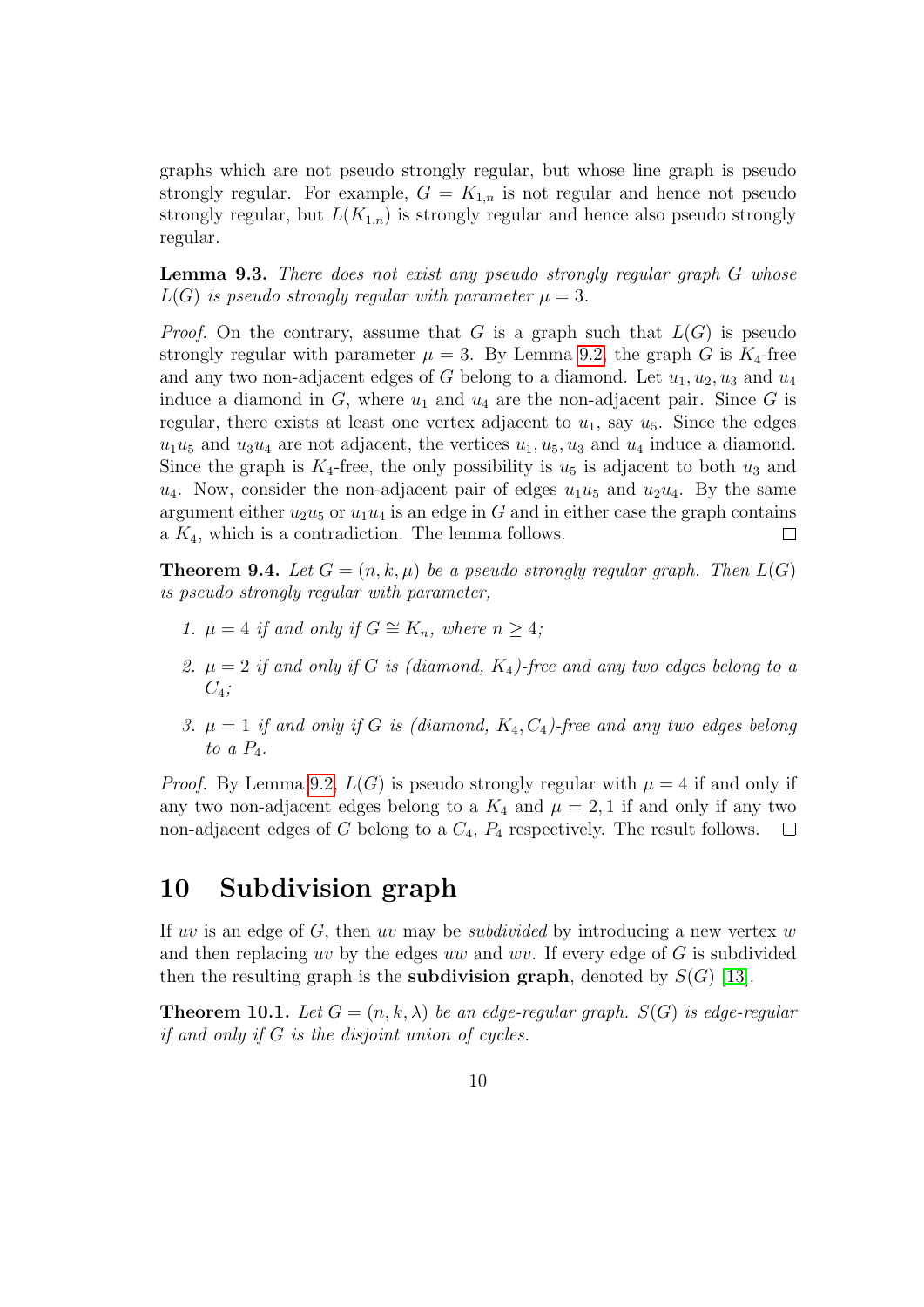*Proof.* Since  $S(G)$  is  $K_3$ -free the number of common vertices of two adjacent vertices is zero. But the new vertices have degree 2. Therefore  $S(G)$  is edgeregular if and only if G is a 2-regular graph. Hence  $S(G)$  is edge-regular if and only if G is the disjoint union of cycles.  $\Box$ 

On the other hand, it is not hard to see that there does not exists any graph G such that  $S(G)$  is pseudo strongly regular. As in the proof of the previous theorem,  $S(G)$  is regular if and only if G is 2-regular, in other words G is the disjoint union of cycles. Among these graphs the only pseudo strongly regular graph is the  $C_5$ . But odd cycles are forbidden in  $S(G)$ , and hence there does not exist any graph  $G$  such that  $S(G)$  is pseudo strongly regular.

#### 11 Concluding remarks

We have given a number of examples of graph operations and their effect on the classes of edge-regular and pseudo strongly regular graphs, however there are a seemingly limitless supply of other operations that we have not touched upon. Doubtless there are many other results analogous to ours waiting to be uncovered.

#### References

- <span id="page-10-4"></span>[1] Balakrishnan, R. and K. Ranganathan, A textbook of graph theory, Springer, 1999.
- <span id="page-10-0"></span>[2] Bapat, R.B., Graphs and Matrices, Springer, 2010.
- <span id="page-10-6"></span>[3] Bragan, K., Topics in Edge Regular Graphs (Doctoral dissertation), 2014.
- <span id="page-10-2"></span>[4] Brouwer, A. and Van Maldeghem, H., Strongly regular graphs, https://homepages.cwi.nl/ $\tilde{a}$ eb/math/srg/rk3/srgw.pdf.
- <span id="page-10-3"></span>[5] Cameron, P., Strongly regular graphs, Topics in Algebraic Graph Theory, 102, 2004, 203-221.
- <span id="page-10-5"></span>[6] Cvetcovic, D., Rowlinson, P., and Simic, S., An Introduction to the Theory of Graph Spectra, London Mathematical Society Students Texts, 2010.
- <span id="page-10-1"></span>[7] Deza, M. and Huang, T., A generalization of strongly regular graphs. Southeast Asian Bulletin of Mathematics, 26(2), p. 193–201, 2003.